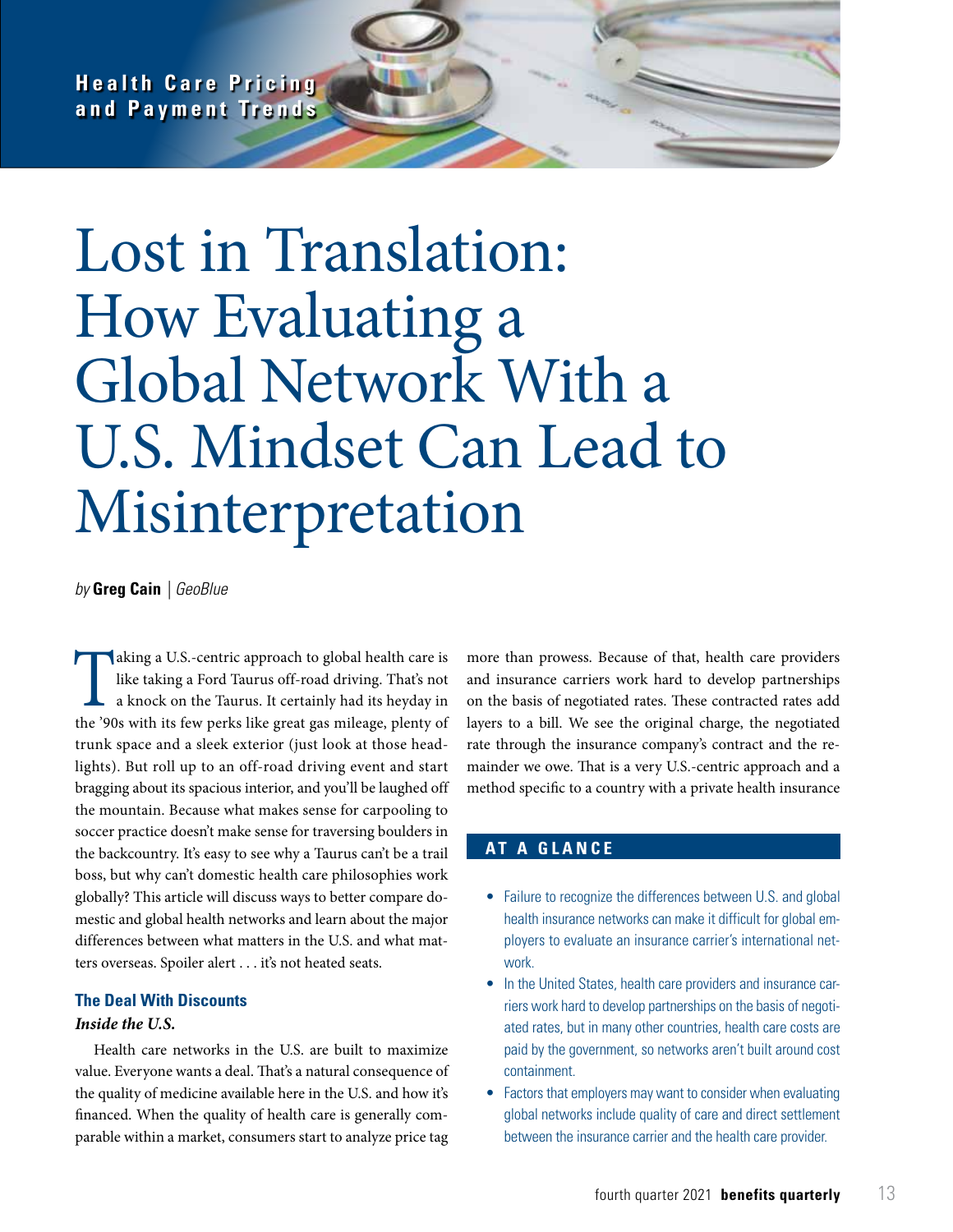system. It encourages affordability for in-network care and offers the convenience of a mostly cashless experience for members.

#### *Outside the U.S.*

Global network models vary greatly by country since there is no singular regulated health care model and payer system throughout the 190+ countries around the world. Discounts, therefore, don't readily exist in most global health

care markets. That's because most global networks aren't built around cost containment. In many countries, health care costs are paid by the government. This model can instill a sense of security in health care providers since they can be fairly confident in their national government's ability to pay for medical costs. Many of these health care providers may have little to no experience working with private-paying insurance companies. Because of this, they

may have concerns over whether the foreign insurance company will cover the costs in a timely manner. When it comes to global networks, the goal is to develop strong relationships between insurers and high-quality health care providers in order to support patient needs. There's no concept of *in network* and *out of network*, and most countries don't steer patients in a direction based on financial considerations (Tables I and II).

## **TABLE I**

#### **Network Model Comparison**

Provider Acceptance of Insurance Carriers

|                                                                                                                                               | Inside the U.S.                                                                                                                                                                                    | <b>Outside the U.S.</b>                                                                                                                                                                                                                                                                                                                   |
|-----------------------------------------------------------------------------------------------------------------------------------------------|----------------------------------------------------------------------------------------------------------------------------------------------------------------------------------------------------|-------------------------------------------------------------------------------------------------------------------------------------------------------------------------------------------------------------------------------------------------------------------------------------------------------------------------------------------|
| <b>Provider familiarity with</b><br>private or third-party payers<br>(those financing care)                                                   | Very familiar with various private insurers as<br>a primary means of paying for care                                                                                                               | Varies by market but, in many countries, the<br>government is the primary payer and there<br>may be very limited experience with the<br>role of private insurers                                                                                                                                                                          |
| <b>Provider familiarity with</b><br><b>U.S.-style health plans</b><br>(e.g., patient cost-sharing features<br>such as deductibles and copays) | Very familiar with the concept and ability to<br>collect such cost share at the point of service                                                                                                   | Varies by market, but concepts beyond<br>deductibles are not widely known or used                                                                                                                                                                                                                                                         |
| <b>Credit risk concerns</b>                                                                                                                   | Highly efficient processes for collecting any<br>remaining patient balances after payer's<br>payment                                                                                               | Given the limited understanding and<br>familiarity, provider may lack confidence in<br>private international insurance carriers and<br>view them as a credit risk. Once the patient<br>walks out the door, there may never be<br>another opportunity to collect balances.                                                                 |
| <b>Legal concerns</b>                                                                                                                         | Contracts follow common formats using<br>familiar language. It's worth the provider's<br>time and effort to contract with carriers in<br>exchange for patient volumes and<br>predictable payments. | The carrier's contract may have unfamiliar<br>terms and carry perceived risks. Providers<br>may be concerned about unintended<br>consequences of contracts as well as in<br>legal enforceability. Without any certainty<br>of increased patient volumes, a contract<br>may not be viewed as worth the time, effort<br>and legal exposure. |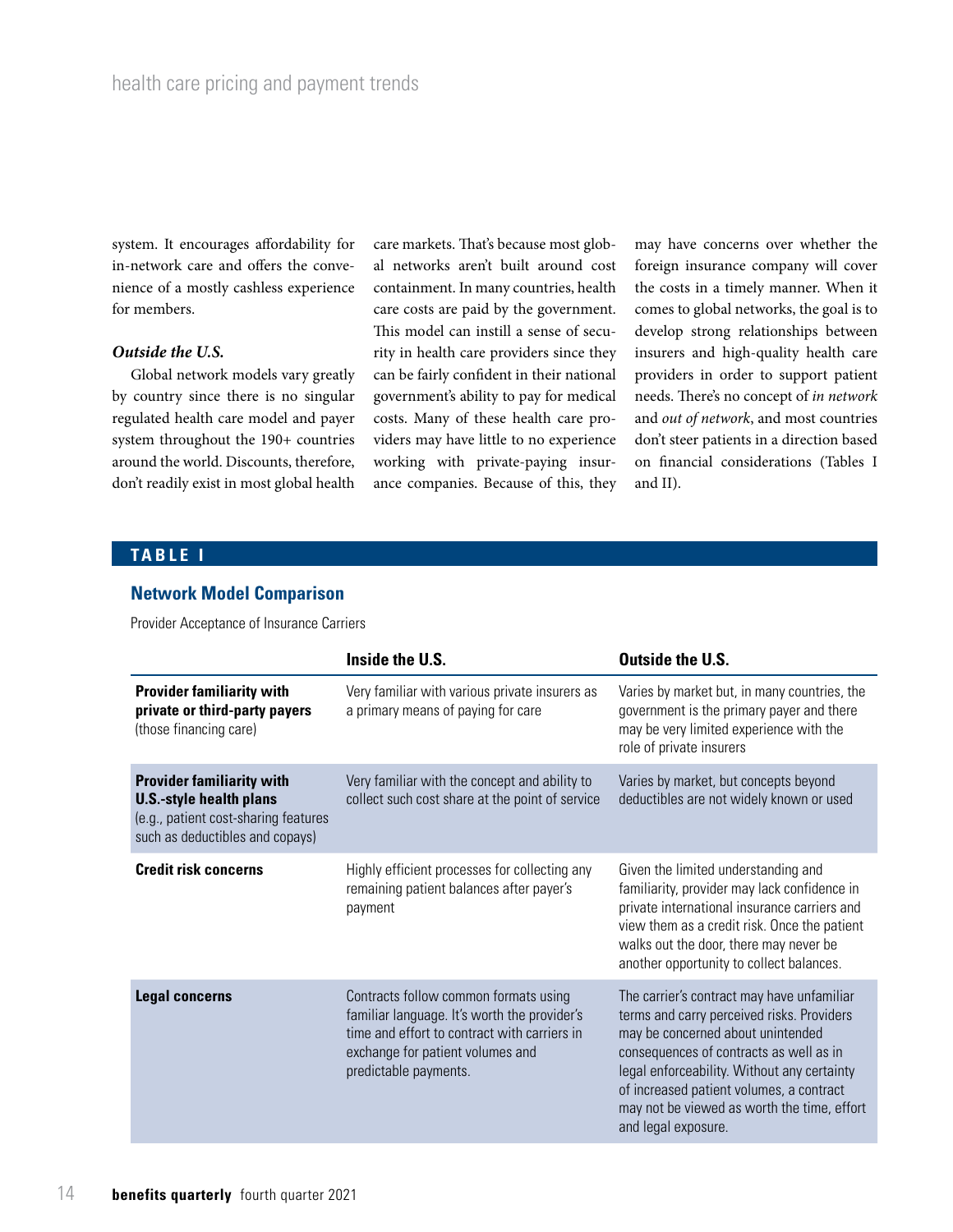## **The Wrong Questions Can Lead to the Wrong Answers**

When trying to compare global insurance carriers, many decision makers at U.S.-based companies end up asking the wrong questions—questions that stem from a domestic outlook. When that happens, it's easy to see how companies can end up springing for a Ford Taurus instead of a Jeep. So which questions should you avoid asking, and which ones can you not afford to miss?

#### *Wrong Question: How Many Contracted Providers Does the Carrier Have Outside the U.S.?*

We know that the concept of *contracted providers* doesn't carry the same weight overseas as it does in the U.S. This is because domestic insurance companies use in-network providers to establish more affordable care in the U.S., whereas overseas, health care providers are compensated numerous ways—primarily by the government—so establishing agreements with private payers is not a priority or literally may be a foreign concept. Because of this, the number of contracted providers is somewhat of a moot point. While one health insurance company may tout a large overseas network, another may not. The fact is, that question doesn't provide any real insight into the organization's ability to provide top-quality service and support overseas. So, what does?

#### *Right Question: Is the Carrier Able to Help Members Identify Local Sources for Quality Care, No Matter the Providers' Contract Status?*

Quality of care along with direct settlement are the two biggest concerns for expats,<sup>1</sup> a 180-degree difference from those seeking care in the U.S. While domestic patients reasonably assume they're going to receive competent care, expats may not be so confident. They want to know that the local facility uses modern technology, techniques and practices; employs highly skilled physicians; and can provide a wide range of specialized services. Because of this, global insurance carriers may refer members to a list of topquality providers that are not contracted. That's because they understand where the value lies for their global members. These insurance companies should ascribe to a philosophy that steers their members toward the highest quality care and takes into consideration their desire for choice. Expats want to know that their network is not limited to contracted providers but includes as many high-quality treatment facilities or physicians as possible. That gives them the ability to choose the right provider, in the right location, without worrying about in-network and out-ofnetwork benefit differentials.

### *Wrong Question: What Is the Carrier's Average Provider Discount Outside the U.S.?*

As explained earlier, discounts aren't emphasized overseas the same way they are in the U.S. That doesn't mean global insurance carriers won't try to negotiate or establish discounts overseas. In fact, insurance carriers may even try to use these discounts to appeal to U.S. decision makers. However, discounts may be the result of various aspects that don't make much of an impact. For instance, in some regions, only a few providers offer discounts, which can skew the perception of an "attractive" discount.

Consider the following:

- If there are 100 contracted providers and only two have discounts, the average discount for that country might be calculated as the average of the two.
- A calculation of average discounts at a given provider may be based only on the limited number of services to which a discount has been negotiated.
- The real value of a discount is the net cost of the service. It is a function of both the starting point of the negotiation and the percent value of the discount; however, the only statistic that may be quoted is the discount percentage. And the net cost at one discounted provider might still be higher than the retail cost of another provider without a discount. (You don't buy a house on the basis of a seller's purported discount percentage, but rather on the final sales price.)

These factors may make the discounts seem more appealing. But, in reality, they do not strengthen an insurance carrier's network position overseas or necessarily suggest whether the insurer is getting the best value for their health care spend.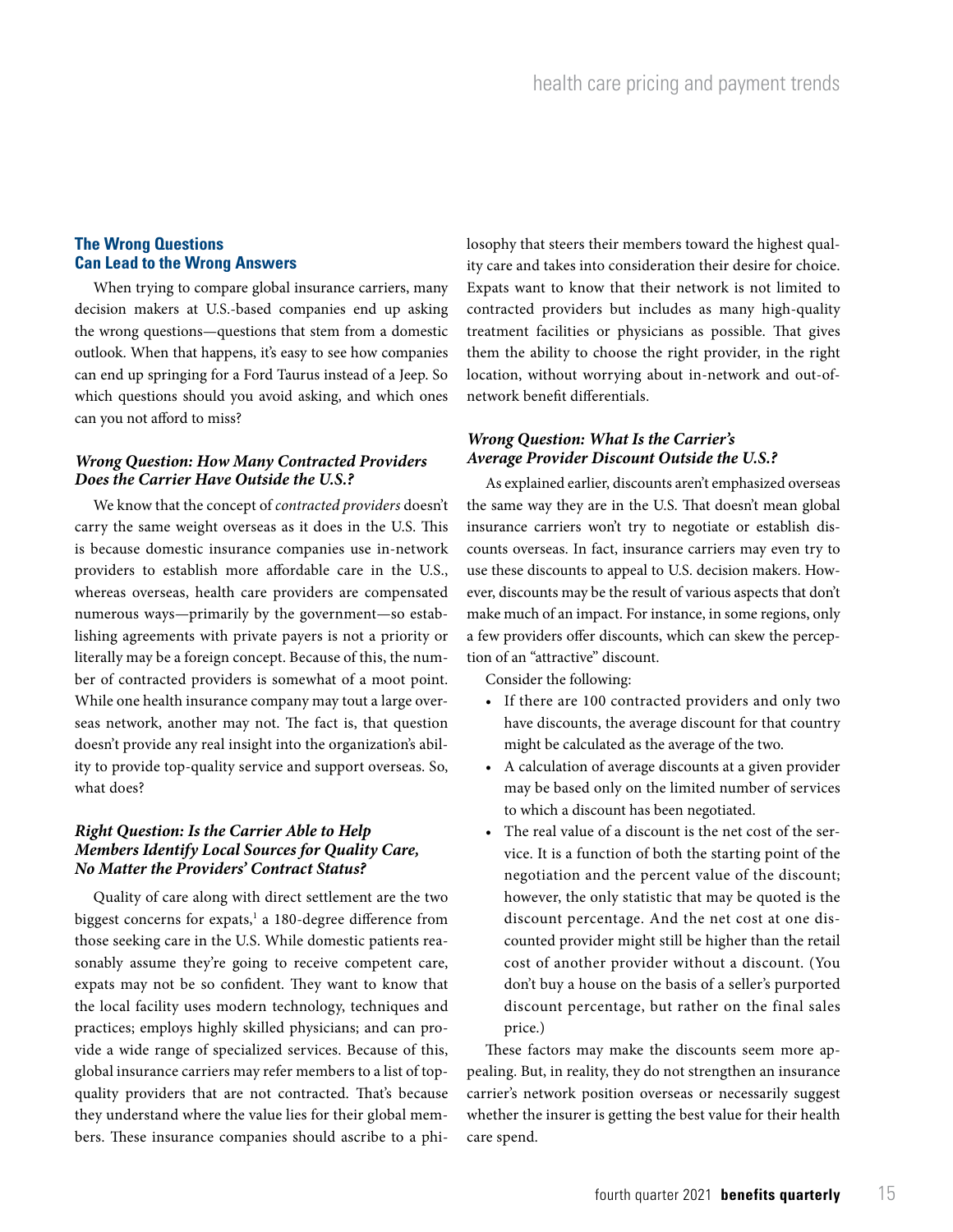#### *Right Question: What Is the Insurance Carrier's Direct Settlement Rate?*

When push comes to shove, global health insurance solutions are designed to serve the expat. This boils down to making it as easy as possible for policyholders to use the services when they need them the most. What separates carriers is their reputation with local health care providers and their ability to help members manage foreign health care systems. A quality carrier has solid relationships with treating facilities/physicians and has built a favorable reputation around the world.

# **TABLE II**

## **Network Model Comparison**

Market Dynamics

|                                             | Inside the U.S.                                                                                                                                                                                                                                                                                                                                                          | <b>Outside the U.S.</b>                                                                                                                                                                                                                                                                                                                                                                                  |
|---------------------------------------------|--------------------------------------------------------------------------------------------------------------------------------------------------------------------------------------------------------------------------------------------------------------------------------------------------------------------------------------------------------------------------|----------------------------------------------------------------------------------------------------------------------------------------------------------------------------------------------------------------------------------------------------------------------------------------------------------------------------------------------------------------------------------------------------------|
| <b>Provider supply</b>                      | A fairly homogeneous supply of medical<br>providers across similar markets, due to<br>licensing and regulation                                                                                                                                                                                                                                                           | Similar to the U.S. within developed<br>countries; highly variable in less developed<br>countries                                                                                                                                                                                                                                                                                                        |
| <b>Competitiveness amongst</b><br>providers | Competitive marketplace with medical<br>providers competing for patients and<br>facilities incentivized to fill beds and utilize<br>expensive technology                                                                                                                                                                                                                 | Competitiveness exists in only a limited<br>number of highly localized markets with a<br>high concentration of private payers seeking<br>care.<br>In some countries, such as the U.K. and<br>Canada, some demand comes from<br>supplemental private insurance that is<br>available to address coverage and service<br>gaps in national systems. This tends to be<br>limited to nonurgent, elective care. |
| <b>Channeling demand</b>                    | A large volume of patients covered by<br>carriers, coupled with plan designs that steer<br>patients to specific providers, leads to<br>purchasing power.<br>Pressure on large groups of patients<br>incentivizes providers to raise prices for<br>other groups to gain more revenue, resulting<br>in large rate disparities and a higher<br>perceived value of networks. | Unless working with a local carrier/<br>intermediary, small international patient<br>populations in any given country are of<br>minimal interest to providers. Most plan<br>designs do not have in- or out-of-network<br>benefits or penalize patients for using a<br>nonnetwork provider.                                                                                                               |
| <b>Pricing context</b>                      | Virtually no one except the uninsured pays<br>billed charges.<br>A highly evolved coding scheme is designed<br>to facilitate hospital and provider billing. For<br>example, usual, customary and reasonable<br>(UCR) databases down to ZIP code and<br>service/procedure enable carriers to have<br>considerable insight on price.                                       | In many markets, the provider has a single<br>price schedule, which may even be<br>regulated by the government. The price is<br>the price. Any medical coding is<br>predominantly for epidemiological purposes.                                                                                                                                                                                          |